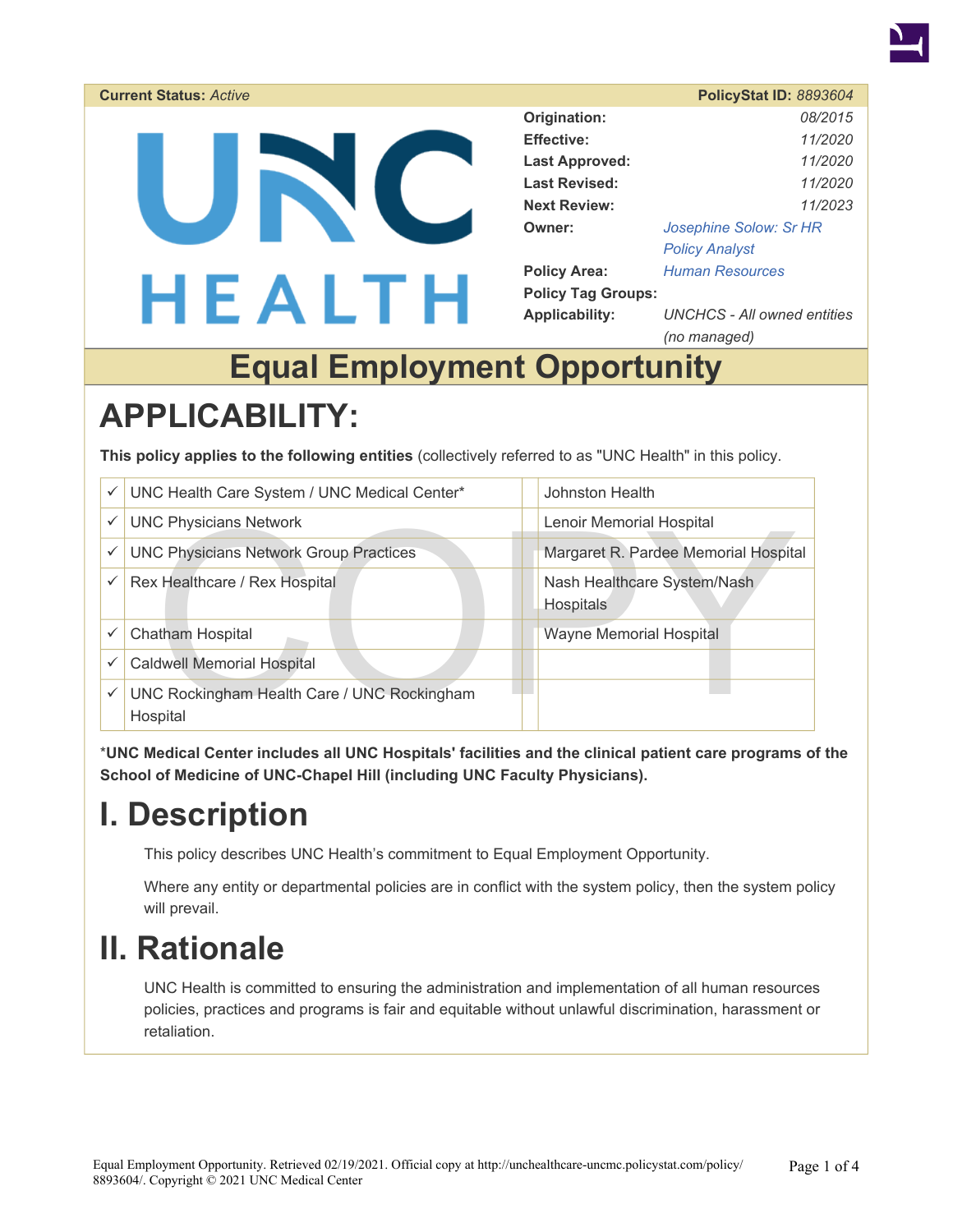# **III. Policy A. EEO**

UNC Health is an equal opportunity employer. As such, UNC Health offers equal employment opportunities to applicants and co-workers without regard to race, color, religion, sex, national origin, age, genetic information, disability, sexual orientation, gender identity, gender expression, political affiliation or veteran status. To extend these opportunities, the Health Care System shall:

- recruit, hire, train, and promote persons in all job classifications without regard to race, color, sex, religion, national origin, age, genetic information, disability, sexual orientation, gender identity, gender expression, political affiliation or veteran status;
- base selection, hiring, and promotion decisions upon valid requirements and criteria which are related and necessary to perform the work;
- administer all personnel actions including the compensation, the promotion and advancement opportunities during employment; the evaluation of work performance; the administration of corrective action and appeals/grievance procedures; benefits, tuition assistance, training, transfers, reduction-in-force, terminations, objectively, without regard to race, color, religion, sex, national origin, age, genetic information, disability, sexual orientation, gender identity, gender expression, political affiliation or veteran status.

#### **B. Reasonable Accommodations**

orientation, gender identity, gender expression, political affiliation or veteran status.<br>
COMMODIATIONS<br>
UNC Health will provide reasonable accommodations to qualified individuals with known<br>
disabilities unless such acco UNC Health will provide reasonable accommodations to qualified individuals with known disabilities unless such accommodations would pose an undue hardship. Reasonable accommodations will be made to allow individuals to participate in the application process, perform essential job functions, and enjoy equal benefits and privileges of employment. Individuals with disabilities are responsible for requesting reasonable accommodations and providing medical documentation appropriate to verify the existence of the disability and to identify and assess potential reasonable accommodations. Requests should be directed to the co-worker's supervisor.

UNC Health will provide reasonable religious and/or ethical accommodations, unless such accommodations would pose an undue hardship.

### **C. Reporting**

Discrimination on the basis of race, color, religion, sex, national origin, age, genetic information, disability, sexual orientation, gender identity, gender expression, or political affiliation is a violation of UNC Health's policy and will not be tolerated.

All UNC Health co-workers who believe that they have been the subject of discrimination or who believe they have witnessed unlawful discrimination must immediately contact their supervisor, Human Resources, or the Compliance Hotline (800) 362-2921.

Supervisors who are notified of a complaint must immediately contact Human Resources. If such discrimination is determined to have occurred, appropriate corrective action against the perpetrator up to and including termination of employment will be taken.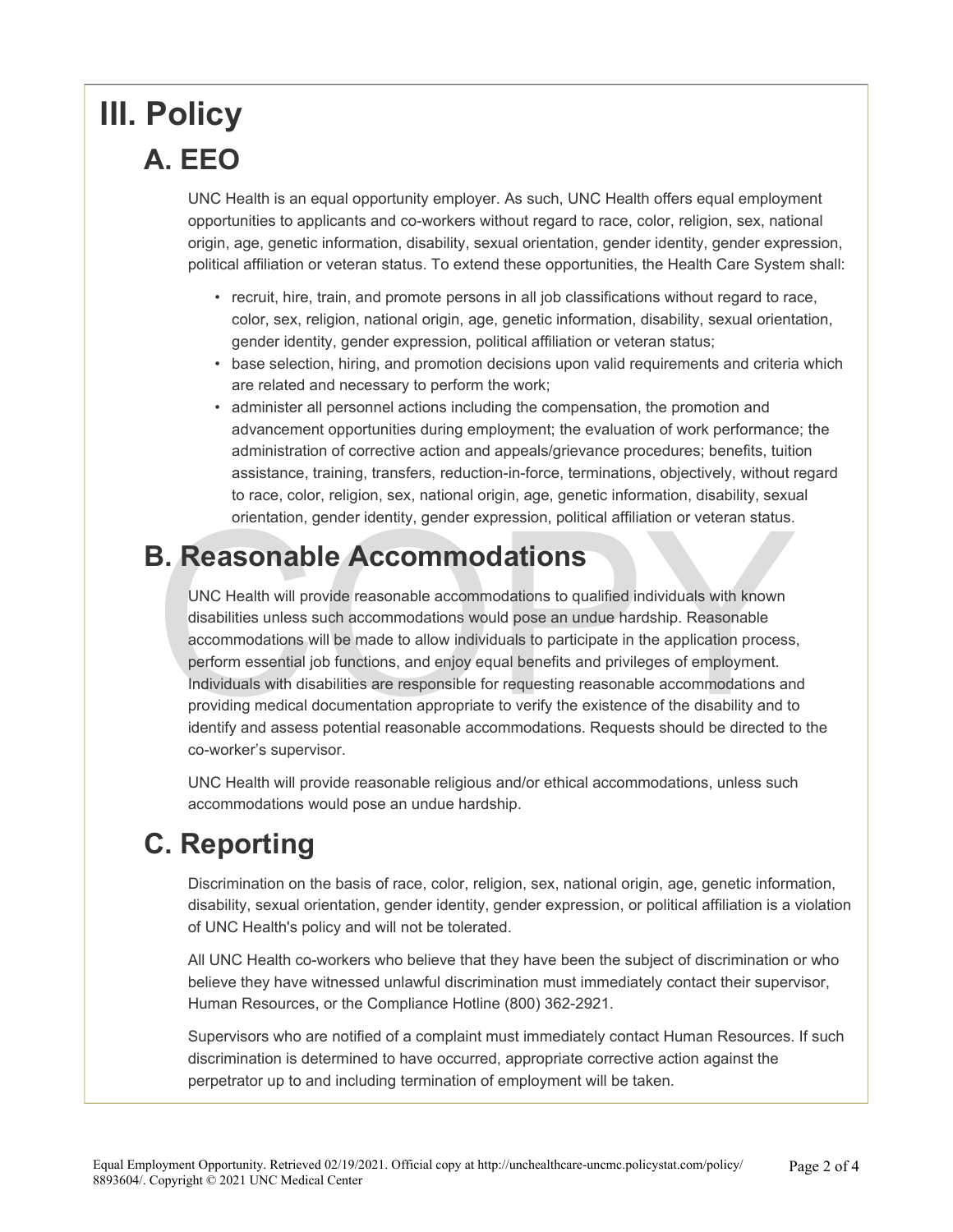### **D. Retaliation**

Retaliation against any co-worker or applicant who reports or makes a charge of discrimination, or who participates in any manner in an investigation or proceeding, is prohibited and will not be tolerated.

## **E. Resolution**

A co-worker may seek resolution by contacting their supervisor and/or Human Resources.

#### **F. Harassment Prevention**

Harassment on the basis of race, color, religion, sex, national origin, age, genetic information, disability, sexual orientation, gender identity, gender expression, or political affiliation is a violation of UNC Health's policy and will not be tolerated.

All UNC Health co-workers who believe they have been the subject of discrimination or who believe they have witnessed unlawful discrimination must immediately contact their supervisor, Human Resources, or the Compliance Hotline ((800) 362-2921. If such discrimination is determined to have occurred, appropriate corrective action against the perpetrator up to and including termination of employment will be taken.

## **G. Training**

COPY A variety of training tools and workshops are available for co-workers and supervisors including: Equal Employment Opportunity, Harassment in the Workplace, Supervisor and Manager Sexual Harassment Awareness, Employee Sexual Harassment Awareness, Managing Diversity, Dealing With Differences, Communicating Effectively Across Generations and Cultures, Developing Workplace Diversity Awareness, and Managing Diversity in the Workplace.

In carrying out these policies, UNC Health will comply with all applicable equal employment opportunity laws, as amended, including but not limited to VII of the Civil Rights Act of 1964 (as amended by the Equal Employment Opportunity Act of 1972), the Civil Rights Acts of 1966 & 1971, the Equal Pay Act of 1963, the Age Discrimination and Employment Act of 1967, the Americans With Disabilities Act (ADA) of 1990, as amended, , Title II of the Genetic Information Nondiscrimination Act of 2008, and N.C. Gen. Stat. 168A Persons With Disabilities Protection Act.

# **IV. Related Policies**

#### **A. [Appeal Process](https://unchealthcare.policystat.com/policy/7307742/latest/)**

**B. [Grievance Resolution](https://unchealthcare-uncmc.policystat.com/policy/4983604/latest/) (UNC Medical Center)** 

#### **C. [Harassment-Free Workplace](https://unchealthcare-uncmc.policystat.com/policy/4982115/latest/)**

### **D. [Religious and Ethical Accommodations in the](https://unchealthcare.policystat.com/policy/6857926/latest/) [Workplace](https://unchealthcare.policystat.com/policy/6857926/latest/)**